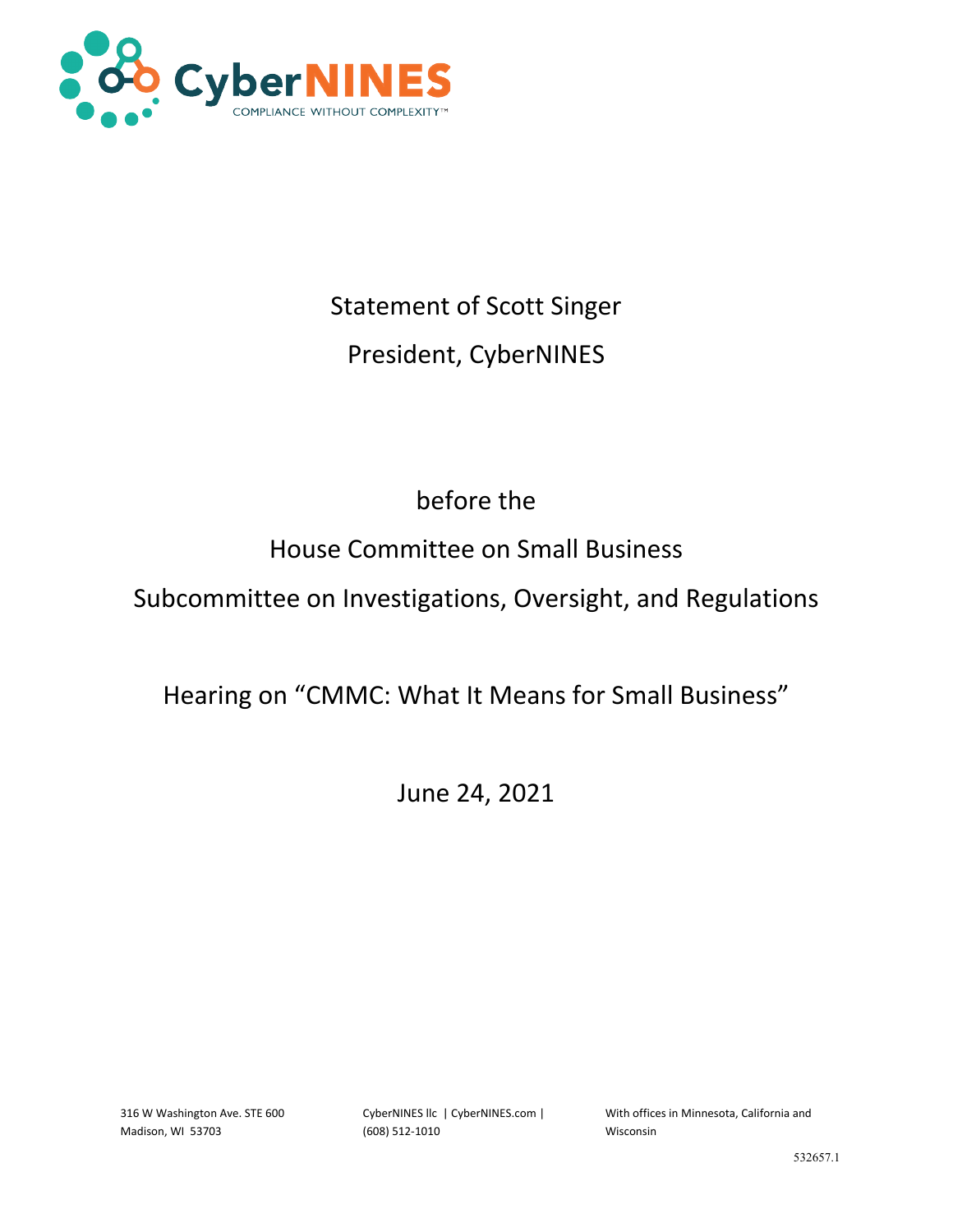### Statement of Scott Singer President of CyberNINES

Thank you Representative Phillips, Ranking Member Representative Van Duyne and members of the subcommittee for inviting me to testify this morning. I look forward to providing information that will help ensure we have a secure Defense Industrial Base and find cost effective solutions to allow small businesses to fully comply with the CMMC Framework and the Department of Defense Federal Acquisition Regulation Supplements.

The SolarWinds hack, Colonial Pipeline cyberattack and the JBS cyberattack have all been in the news lately. There has been some discussion on whether or not implementing NIST SP 800-171 and/or the CMMC practices would have prevented the attack, but in my opinion, it could have prevented having to pay the ransoms and the lost data would have been encrypted and of no use to the perpetrators.

While I will discuss some areas where we will need to relax some requirements, this is done with the suggestion of using a risk-based approach. The faster we can make progress towards getting the DOD supply chain secured the safer it will be.

My name is Scott Singer and I am an owner and President of CyberNINES, a Service-Disabled Veteran-Owned Small Business. CyberNINES has embraced the CMMC ecosystem and is both a Registered Provider Organization (RPO) and a candidate for becoming a Certified Third-Party Assessor Organization (C3PAO).

I am also a retired Navy CAPT and spent over 30 years in active and reserve rolls. My last active-duty role was at the FEMA NRCC (National Response Coordination Center) as the DOD Liaison at the end of 2017, post Hurricanes Irma and Maria. I have over 26 years of experience in information technology leadership roles at Fortune 500 companies and smaller. I tell you this to give the committee some background on myself and the fact that I have worked in both large and small organizations.

CyberNINES formed in June of 2020, an interesting time to start a new business. Thanks to the Interim Final Rule released on Nov 30, 2020, we have been busy. Small businesses are now getting the word they need to comply with NIST SP 800-171. This has come about through the requirement for all DOD contractors in the supply chain to post a cybersecurity compliance score in the Supplier Performance Risk System (SPRS). This requirement is the same no matter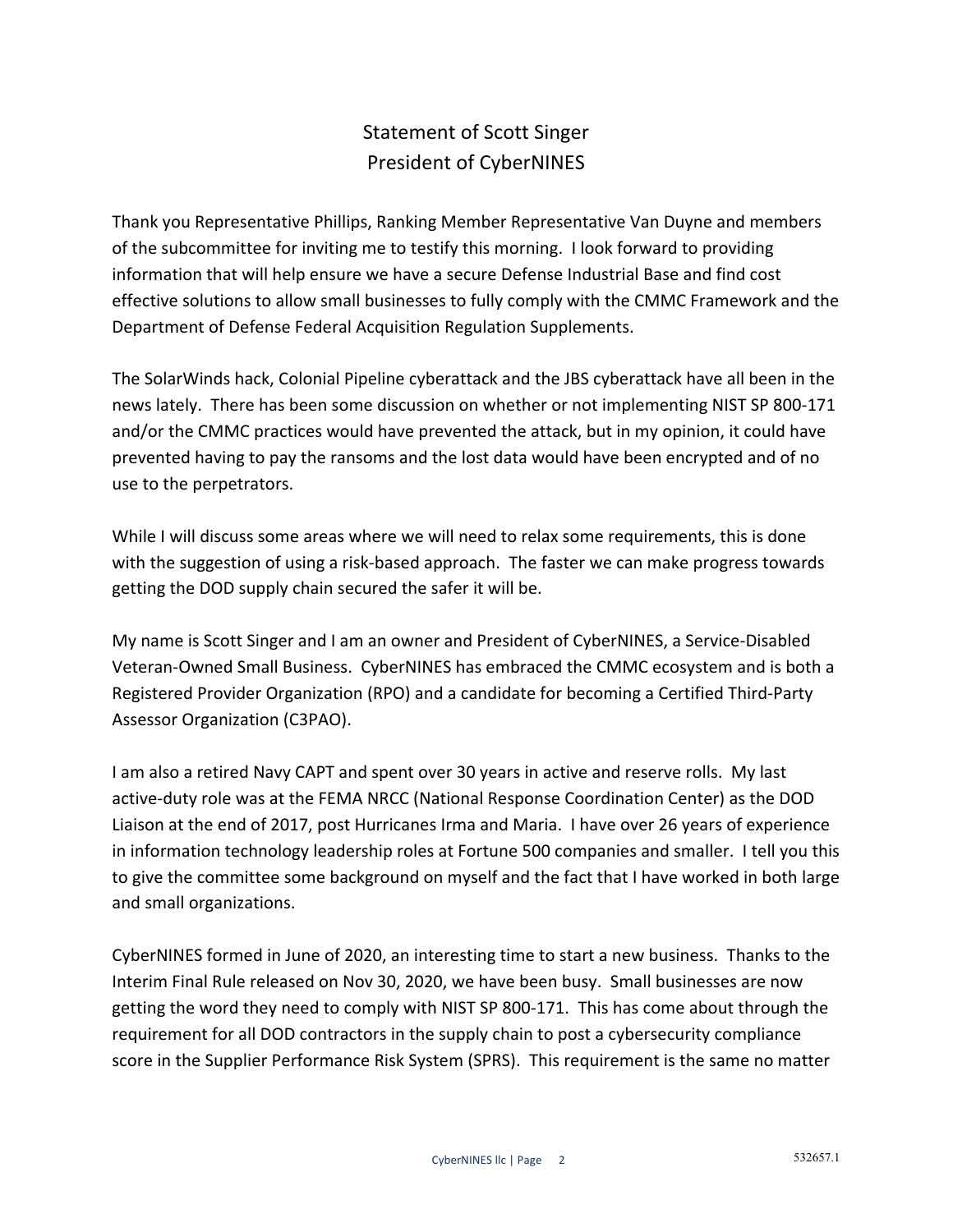whether you are a Prime Contractor or a sub of a sub of a sub. Primes are responsible for ensuring their supply chain is compliant and I have been seeing more of that happen as of late.

CyberNINES has partnered with MEPs (Manufacturing Extension Partnership) in Minnesota (Enterprise Minnesota) and Wisconsin (WMEP). MEPs are public-private partnerships located in all 50 states and Puerto Rico. They focus on supporting small and medium-sized manufacturers. MEPs are an initiative of NIST, a major component of the Department of Commerce.

I suspect I have done assessments in the districts of a number of the members of this subcommittee.

#### COMPLIANCE COMPLEXITY

Small businesses do not have purchasing departments. They do not have compliance or regulatory departments. In most cases they have not gone to any classes on government contracting and barely know what a flow-down (requirements passed down to subcontractors on purchase orders) is let alone how to protect ITAR (International Traffic in Arms Regulations), EAR 600 Series (Commerce controlled items that used to be controlled as ITAR) or CUI (Controlled Unclassified Information). Those of us that work with NIST SP 800-171 and CMMC all day may start feeling like we know it but for those that don't it is a daunting set of Acquisition Regulations, Export Control Regulations and cybersecurity contract clauses. I have seen Primes flow-down pages of requirements to a small business along with pointing them to their website for more. We need to make this process easier for them. Primes, C3PAOs and RPOs can assist these small businesses get compliant and reduce the complexity for them. **However, the small businesses need help funding this journey or they will drop out of the Defense Industrial Base.**

#### COSTS ASSOCIATED WITH MEETING CMMC AND MAINTAINING COMPLIANCE

Cybersecurity compliance scores required to be posted in SPRS range from a low of -203 to a perfect score of +110. Of the last 33 Basic Assessments we have conducted for small businesses, the average compliance score was -105. The median score was -110 (where most companies fell). The low was -197 and the high was -13. I would like to think of us as experts and we are only at +81. My business needs to be fully compliant at +110 and complete 20 more CMMC Practices before we are able to be assessed by DCMA DIBCAC (Defense Contract Management Agency Defense Industrial Base Cybersecurity Assessment Center) and get authorized by the CMMC Accreditation Body to conduct assessments for the DOD. So, for our 33 small businesses in WI and MN, where we have recently conducted a Basic Assessment, we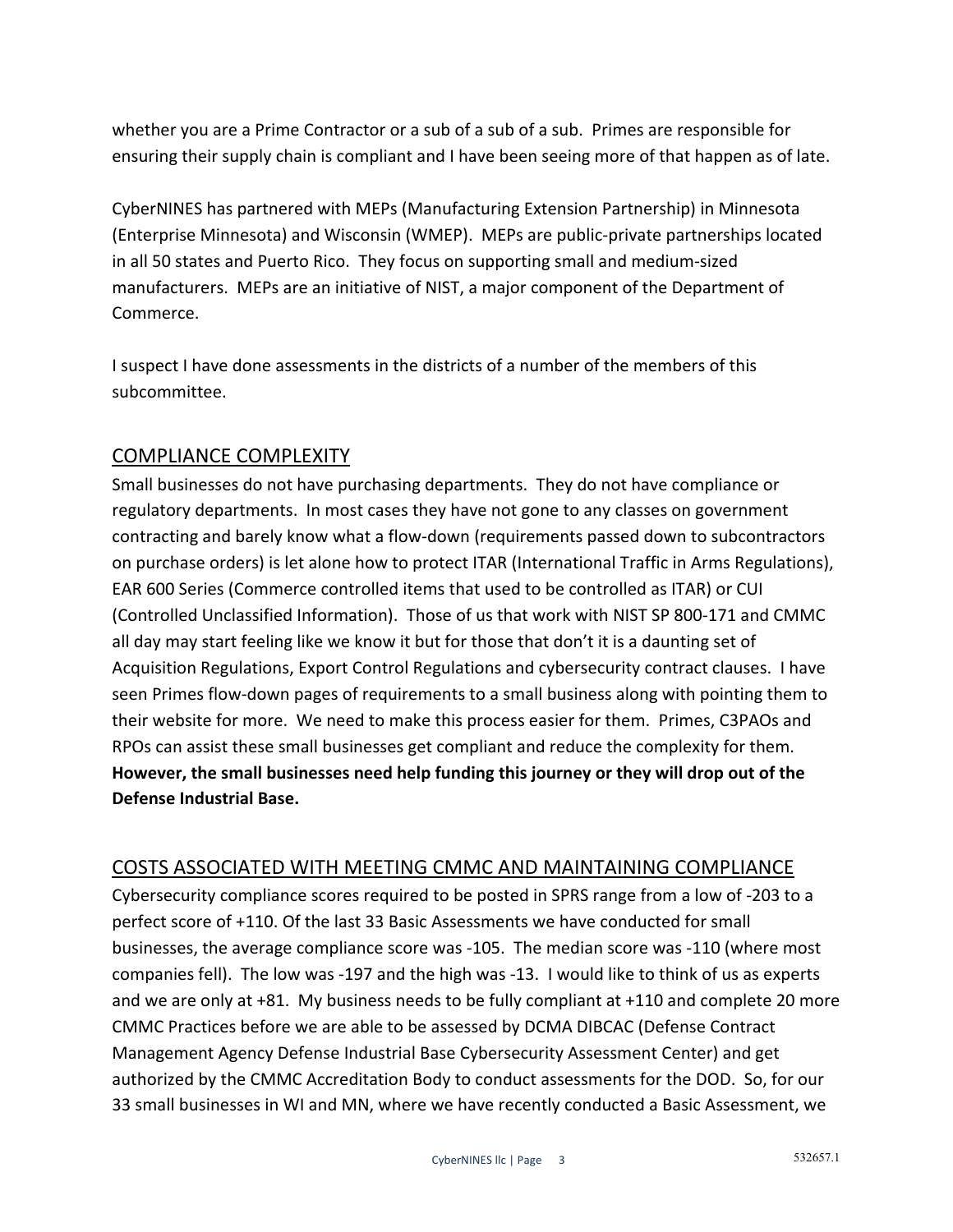have found that on average they are only about 34% of the way toward meeting all the NIST Controls. Cost models put forth by the government assume that companies are much further along on this journey and have completed the 110 NIST Controls and only have to complete the 20 new CMMC Practices, get assessed by a C3PAO and they will be compliant. Assuming fully compliant to the 110 NIST Controls, the DOD has put out that this will cost an additional \$26,214 to complete the 20 Practices and 3 Processes followed by an additional \$28,616.24 to be assessed by a C3PAO. Reality paints a different picture. As discussed above small businesses that we have assessed are only part way there and the costs will be much higher. Our estimates indicate that they will be more to the tune of \$130,000 from my cost models (for micro companies).

Last week I conducted a Basic Assessment of a small manufacturer in MN. They had only 6 employees (including the owner and his wife), one small manufacturing space with three machines and they do excellent, innovative work. I spent a good majority of my time doing the assessment from the owner's house. This year he expects to make \$875,000 in revenue. My estimate is that if he wants to stay a DOD contractor and meet CMMC by 01 OCT 2025, he will have to spend 10% of his revenue over the next three years alone on getting compliant. Obviously, his company will not be able to absorb this and we could lose a highly innovative parts supplier to the DOD.

Small businesses lack expertise in regulatory, DOD contracting, quality systems and information technology requiring an excessive amount of opportunity costs for a small business that tries to forge their own path to compliance. There are tools that can help small businesses comply but we need to help connect them with resources that will guide them toward cost effective solutions instead of selling them expensive tools. **Having a program where the Primes take a strong guiding hand of their supply chain is critical to maintaining these small businesses as DOD suppliers.**

There are a lot of discussions around the costs associated with being CMMC compliant as an allowable expense. To the best of my knowledge, Maturity Level 5 (ML5) contracts will be able to direct charge their allowable cybersecurity expenses. For ML3 and Maturity Level 1 (ML1) (which will be the requirement for the vast majority of the DIB) they are directed to add the costs to their indirect rates and spread the costs across the business. I contend for the small manufacturers that this only works if they are the Prime. Most don't have established indirect rates and most don't do cost-reimbursement contracting for DoD. Moreover, market factors around competition for orders will require them to compete and lower prices. Established contractors will be more likely to be able to provide a lower bid and win the order from the Prime. **There should be a process separate from the competitive market place to allow small**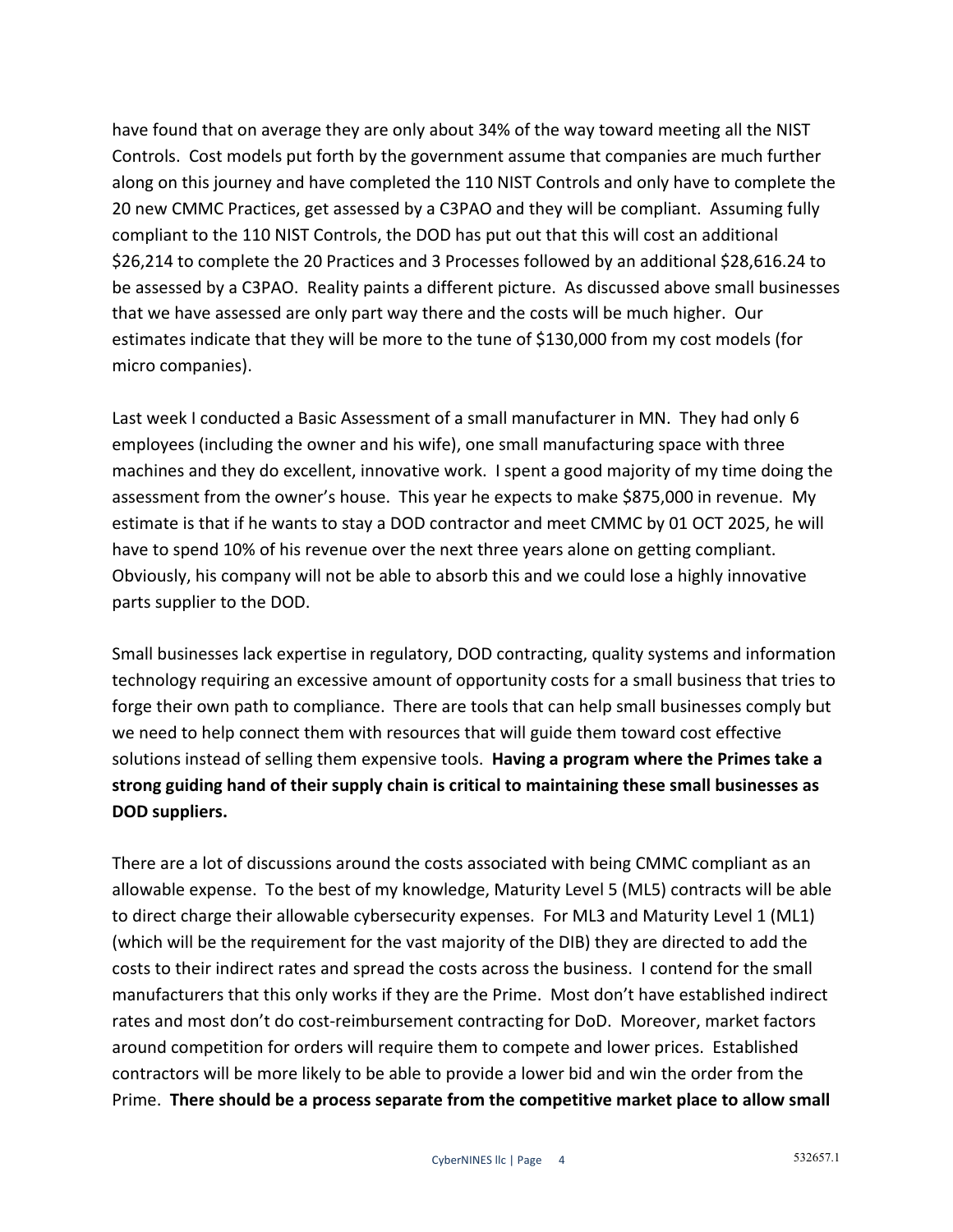**businesses to get paid for the reasonable, necessary and allowable cyber compliance expenses. Companies further ahead should not be penalized and be able to recoup their past expenses too.**

#### OPERATIONAL TECHNOLOGY REALITIES

One of the basic premises of both NIST SP 800-171 and CMMC is that CUI should be encrypted. In the last 33 assessments CyberNINES has done, none of the CNC (Computerized Numerically Controlled) machines being used by our clients would be able to support this requirement. NIST SP 800-171 does have some leeway for what is called Enduring Exceptions using compensating controls as outlined in the NIST SP 800-171 Assessment Methodology. CNC machines are used for generating parts through a reductive process from stock material in an automated fashion from a parts program. The vast majority of CNC machines do not allow for encrypted parts programs. The parts programs must be entered in the machine unencrypted and normally via a USB thumb drive.

To date and to the best of my knowledge, there are no pieces of CNC equipment utilizing encryption. And there are no plans of adding this option to CNC equipment that I am aware off.

CNC's are being used as an example here today, but most of the manufacturing machinery in industry faces the same challenge. Currently there are limited options for equipment that utilizes encryption. Those products utilizing encryption are very new to the market and not in mass use.

**CMMC doesn't really address operational technology such as manufacturing equipment. I would propose that the CMMC standard expressly allow for compensating controls.** We have been counseling our clients to protect the USB drives by locking them away when not in use, labeling the drives as CUI and protecting the parts program using a FIPS 140-2 compliant encrypted location such as a FedRAMP High GovCloud. And, our first choice is to air gap the equipment, but, when it needs to be connected to the Internet or Intranet, we recommend a defense in depth strategy of segmenting these manufacturing machines from the rest of the network. This can take time and cost money so some flexibility in implementation is essential.

#### BOTTLENECKS FOR C3PAOS

#### **C3PAOS NEED TO GET ASSESSED SO THEY CAN DO ASSESSMENTS**

As of the writing of this testimony only two companies have passed the DIBCAC assessment to be Authorized C3PAOs to conduct assessments. To the best of my knowledge, less than 10 C3PAOs will have been assessed by DIBCAC this year. According to the April 2021, CMMC Town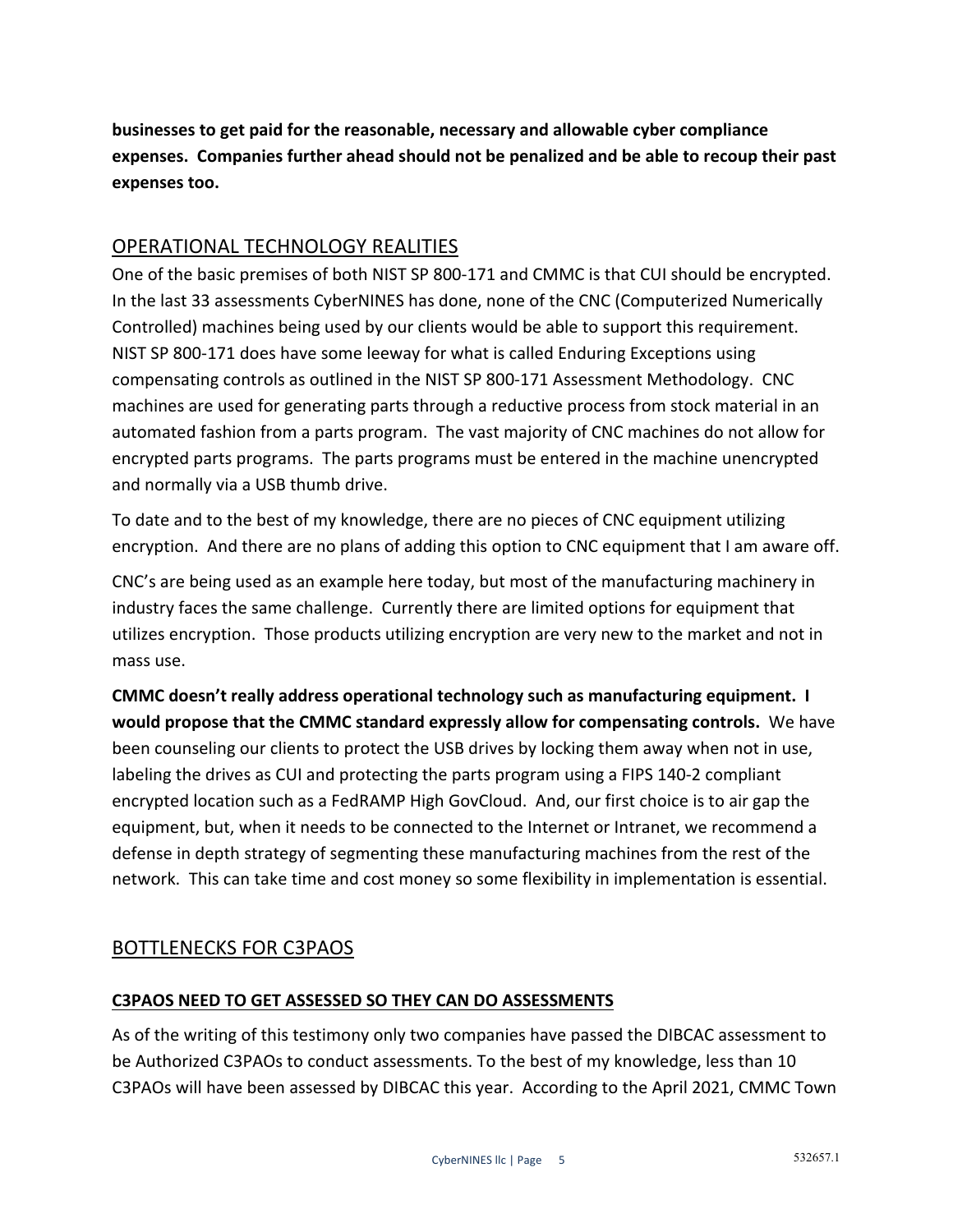Hall, the Accreditation Body (AB) has recognized 171 Candidate C3PAOs and 278 pending C3PAOs: more than 400 total. In addition, there needs to be enough CMMC Assessors (CCAs) to conduct the number of assessments which the AB requires of C3PAOs. At this time there are only 100 Provisional Assessors (PAs) available to do assessments for C3PAOs. Doing the math, I don't see how we can get anywhere near enough C3PAOs through the process to assess 300,000 DIB companies by 01 OCT 2025. I saw one estimate that we would need over 8,000 assessment team members working full time from today until 01 OCT 2025.

C3PAOs must meet FedRAMP High in order to pass DIBCAC assessments. Requiring FedRAMP Moderate as is the current requirement for NIST 7010 would improve throughput of C3PAO assessments.

C3PAOs may only be holding System Security Plans (SSP) from consulting arrangements, and there is an argument to be made that they don't need to have client documentation in their environments related to assessments (Note: A C3PAO can't do an ML1 or ML3 Assessment and provide consulting to the same company). It is more likely the general consultants like RPOs will hold documentation such as System Security Plans and Plans of Actions and Milestones as they prepare organizations to be compliant. Thus, there is more risk, I contend, with RPOs than C3PAOs as C3PAOs should leave their work at the client's office. I believe a more appropriate level for C3PAOs is Maturity Level 1 (ML1) which is required for handling Federal Contract Information (FCI). However, in the interest of compromise, ML2, while a transition step, may be a good interim step to get more C3PAOs authorized if the DOD is set on ML3. That said, it has been helpful for my company to go through the same process as our customers. C3PAOs will be required to hold and submit assessment reports to eMASS. These assessment reports are being considered at this time as CUI which is also driving the ML3 requirement. A group of C3PAO candidate companies believe that this decision to treat these reports as CUI should be reviewed given the lack of CUI in these reports. (Over-classifying private information as CUI can create many problems disproportionate to value.) Doing so will permit a more appropriate and immediate number of C3PAOs to launch the CMMC program while still meeting the intent of handling CUI. **A compromise would be to assess Candidate C3PAOs to ML1 or ML2 now and require ML3 in the future, if needed, after more DIB companies get assessed. Recommend the DOD look at creating an eMASS Enclave to allow C3PAOs to use the tool without having to meet cleared industry requirements.**

#### **C3PAOS STAFF MUST HAVE TIER 3 INVESTIGATION**

C3PAOs have been instructed that the following staff need Tier 3 Background investigations. These investigations are equivalent to a DOD SECRET clearance investigation, but do not convey a clearance.

• All assessors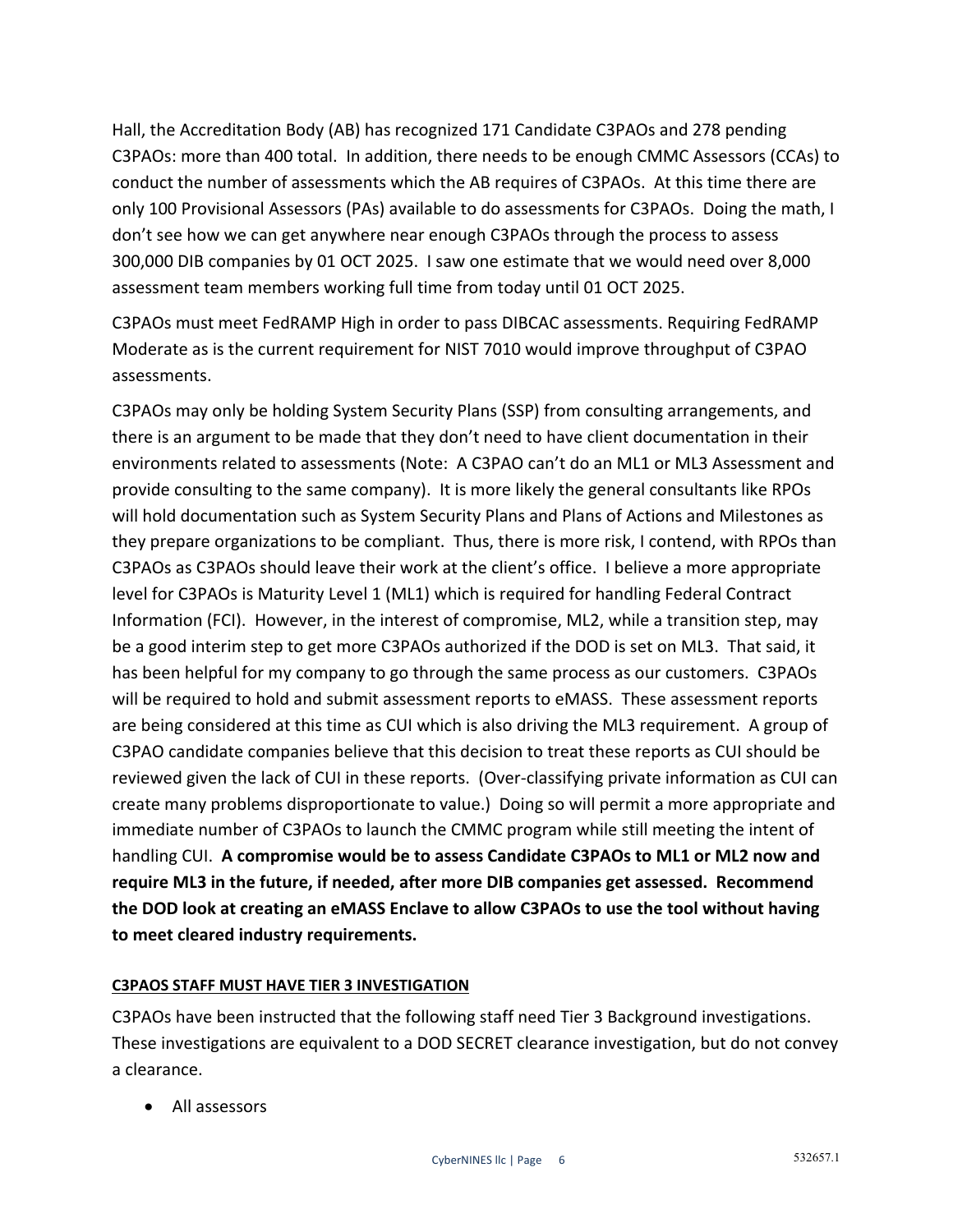- Quality leads and technical managers responsible for assessment quality and review
- IT staff

This background check requirement is far above the standard for the assessment industry as well as the defense contractors being assessed. Even companies that develop ITAR products do not need Tier 3 background investigations of their staff.

The ability to submit staff for Tier 3 Background investigations is extremely limited at this time. C3PAOs have been advised to hire staff with active clearances as a workaround. This could negatively impact resources that could be used on cleared contracts.

This requirement for Tier 3 background investigations for assessment and support staff creates a bottleneck for C3PAOs. **I would recommend this requirement be reduced to the level of a typical government Suitability Determination. This would greatly increase the time to get people checked and I believe does not impact national security due to the level of information (CUI, ITAR, 600 Series) that is being reviewed. Another option is to allow interim clearance as done with DOD clearances.**

#### **POSSIBLE SOLUTIONS**

#### **ALLOW RISK ACCEPTANCE**

Right now, companies can't get a CMMC certification, when it is required, without a 100% score on all assessed criteria. Forcing a framework that requires such "perfect" compliance will result in DOD supply chain interruptions. In my experience with AS9100, ISO 13485 and ISO 9001, auditors are given some freedom to give major and minor findings. Failing only happened after multiple major findings and a failure of the company to address them. To my knowledge, the DOD has not been able to fully implement their own cybersecurity requirements for internal Federal Systems. 100% compliance is not a realistic goal.

I would suggest allowing companies to fall short on low risk cybersecurity requirements with provisional certification. In addition, I would recommend developing a scoring model for CMMC and a criterion for provisional certification, adjudicated by the DCMA DIBCAC. Rate suppliers as High, Moderate and Low and set a score for that level. As the process matures, the criteria for a pass should get harder. I think the idea of a provisional certification that allows companies to process CUI is best for balancing risk with the need to maintain the DIB supply chain in the short term.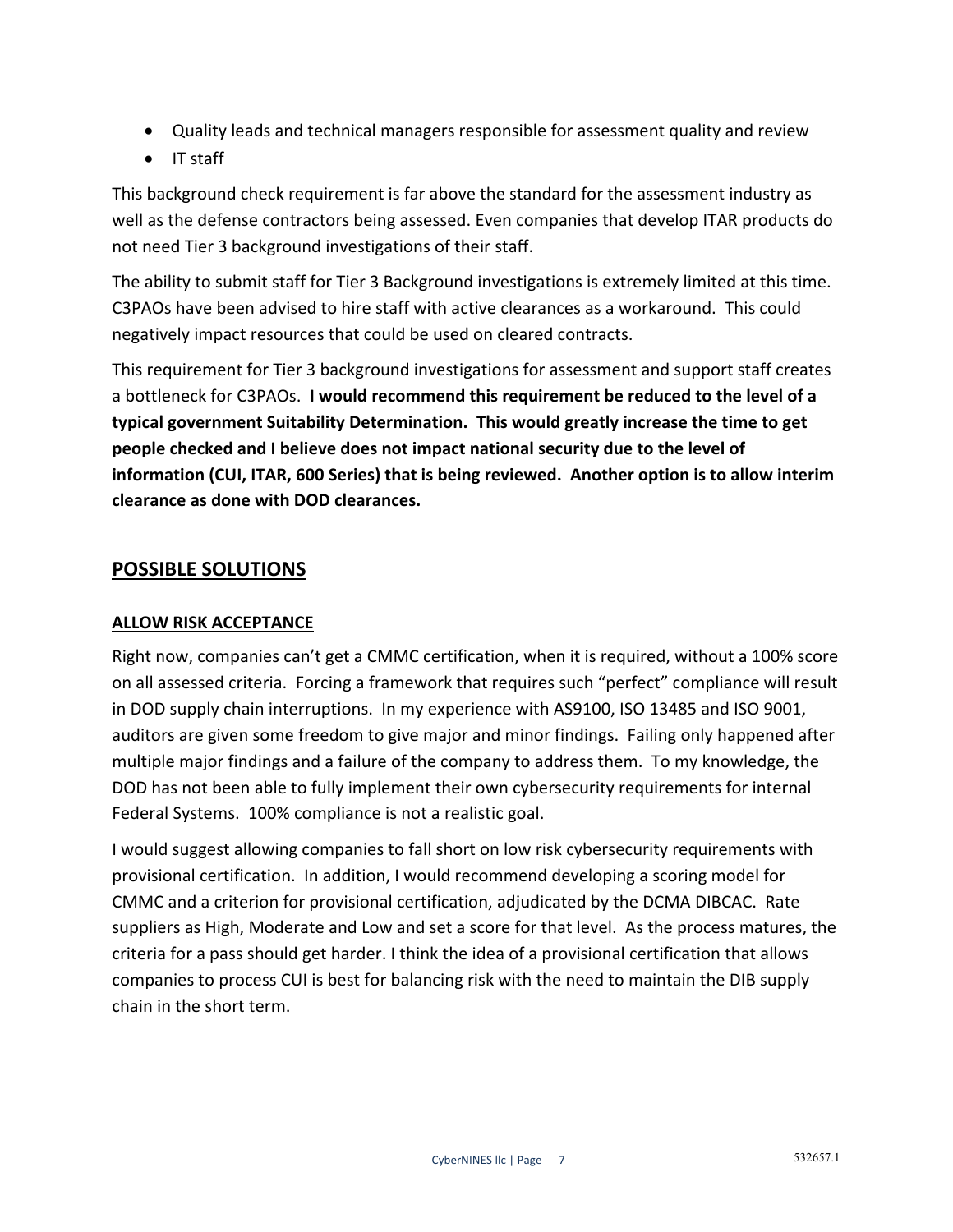#### **ALLOW FOR REIMBURSEMENT OF SOME EXPENSES TO MEET CMMC**

As discussed earlier in my testimony, non-COTS (Common off the Shelf) manufacturers are going to need to meet CMMC ML3, and small businesses are going to have a difficult time. While large Primes at CMMC ML5 are allowed to claim the allowable cybersecurity expense, ML3 and ML1 will need to absorb the cost in their indirect rate. Leaving it to market conditions for non-Primes will lead to an unfair playing field for competition. Those that want to take a risk or those that are further along with their own journey toward full compliance will be able to set lower prices and win orders. Those that decide to increase their internal indirect overhead costs and thus increase their direct rates will risk losing orders. While on the surface this may seem like fair competition, it is not in the best interest of the government in getting the best manufactured parts. There should be a system for reimbursement that is outside the competitive market process. For small manufacturers, use the MEP network as a way to equitably distribute funds. They are already setup to work in this fashion through NIST.

#### **ALLOW HOSTING OF UNAFILLATED ORGANIZATIONS**

There needs to be the allowance to support hosting of micro-small businesses on shared or higher lever suppliers in the supply chain without them needing to be ML3 Certified. As long as their host is certified. Using an MSSP (Managed Security Service Provider) model will allow sharing of costs of being compliant over a number of companies.

Another area of CMMC focus has been on using CUI Enclaves to wall of CUI from the rest of the company and reducing risk of a CUI breach. This is important for protecting CUI and can reduce costs for small businesses, but I believe there are some unintended consequences. Too much focus on CUI Enclaves could impact overall security. While encrypting CUI will ensure that it does not fall into bad actors, ransomware can take down the whole company and interrupt the DOD supply chain. Money may be better spent on general cybersecurity hygiene for small businesses and utilizing a hosting model from Primes. Create the hosting/ransomware protection framework for small to micro-DOD subcontractors.

#### **GRADUATE THE ROLL OUT OF CMMC**

Start the roll out based on risk. Develop a risk level for orders similar to Rated Orders. Require higher risk orders to have to meet the CMMC requirement along with the Prime's supply chain. The risk should be based on the impact to national security due to a breach of CUI or impact to a project due to ransomware. I would recommend this going into place at the same time that CMMC goes into effect on 01 OCT 2025. Before then, the CMMC process should be tested thoroughly. Gradually increase the number of required Primes and their supply chains that must meet the requirement based on the ability for the C3PAO and CMMC ecosystems ability to handle the demand.